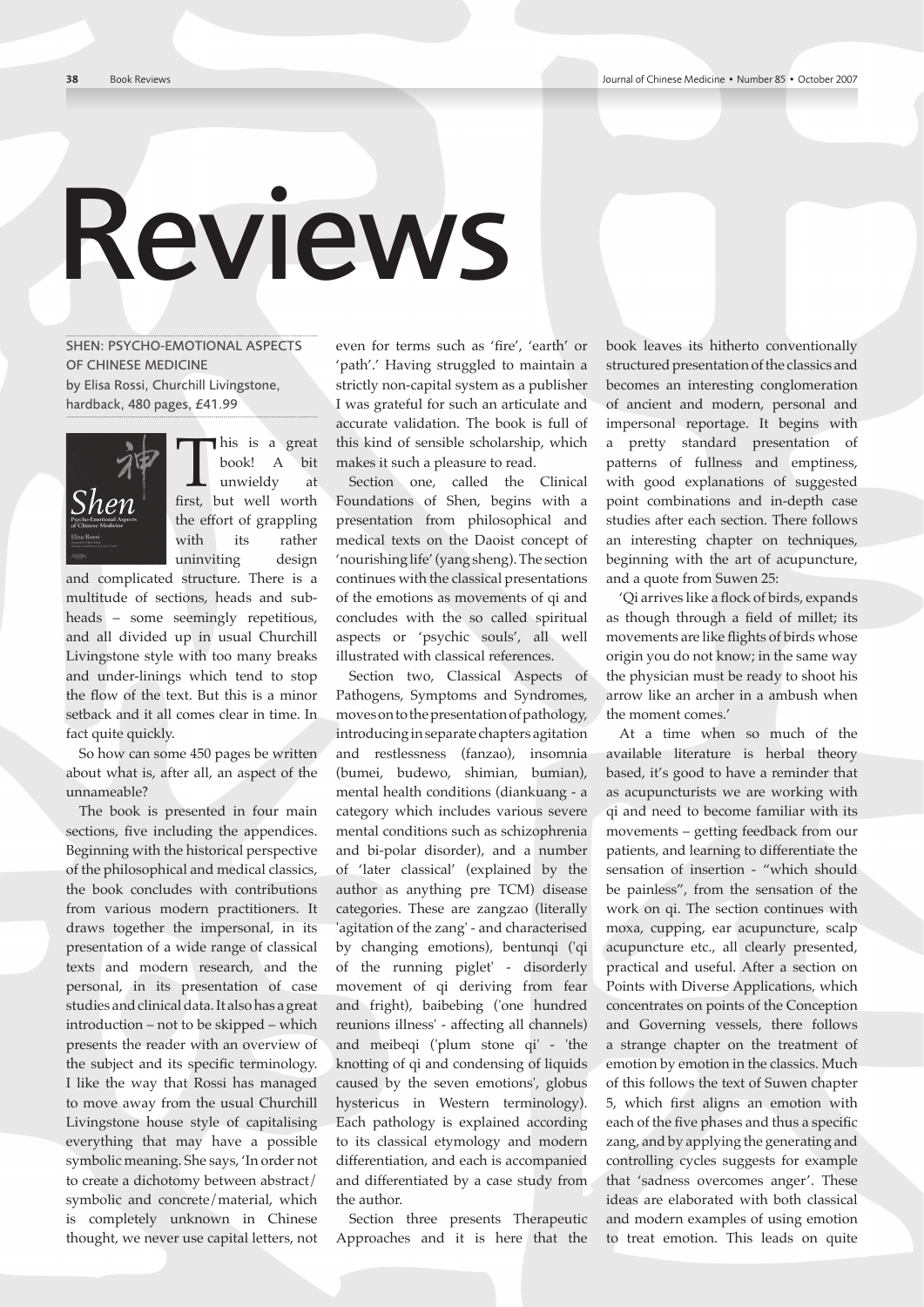smoothly to a discussion of the clinical encounter, drawn both from classical texts and the author's experience as both acupuncturist and Western psychotherapist.

In section four the author invites contributions from various contemporary practitioners: Barbara Kirschbaum on the tongue, and Julian Scott, on hyperactivity and attention deficit disorder in children, the two Westerners amongst the otherwise Chinese contributors. A final chapter in this section describes a piece of research on anxiety carried out in a Milan hospital. Qiao Wenli calls her contribution 'stress disorders' and links this specific pathology to modern lifestyle - both in modern China and the West.

Zhang Mingjiu works at a major psychiatric hospital in Nanjing and this contribution, put together from lecture notes, is called 'severe shen disorders'. He defines shen as the activity of consciousness, seen in the thoughts and speech, and further defines consciousness as the ability to recognise oneself and one's surroundings - citing the confusion of dream and reality as a disturbance of consciousness. He considers an emptiness of Heart qi to be at the root of most of these symptoms, with the Gall Bladder as a secondary.

Jin Shubai's contribution is drawn from a Chinese text on the treatment of mental disorders with acupuncture and moxibustion, and details case studies within the diankuang, yuzheng, bentunqi, and meiheqi classifications.

I particularly liked the contribution of Zhang Shijie of the Gulou hospital Beijing. He describes the differentiation of syndromes as the "inititial stage" of diagnosis, "one then has to unite all these elements, tracing the real cause which does not lie where it manifests". For this he suggests we need a deep understanding of the channels and points, and that "the more detailed the diagnostic method …the more its level of synthesis must be accurate". After long explanations, he usually seems to come up with treatment at Taixi KID-3.

The Appendices include a concise presentation of the pulse in emotional disorders, with classical quotes and great

illustrations based on classical sources, an overview of the diagnostics of Western psychiatry and some references to internet sites.

This is a work of deep scholarship and wide ranging research. But it is also personal and accessible and Rossi's clinical experience shines through. The best thing - and this is rare - is its neutrality. Ideas are presented 'without preference' (the essential Daoist attribute for attracting the shen) thereby avoiding the most common pitfall in Western texts of using selected quotations from the Chinese to forward an already held opinion or belief. In the introduction the author makes the important point that she and her classical Chinese scholar/helper Laura Caretto compared all available commentaries to ensure this impartiality. The result is not an easily digestible synopsis but a wide ranging discussion complete with conflicting ideas and opinions. It celebrates the plurality of Chinese medicine, both in its historical development and modern practice, the voices of the four Chinese practitioners testifying to the breadth of practice in modern China. As Volker Scheid comments in his introduction, it shows the way forward for the development of Chinese medicine in the West.

This is essentially a book about the treatment of emotional disorders, and at times I found myself wondering why the author did not simply call it Psycho-Emotional Aspects of Chinese Medicine, and leave the shen out of it, but maybe that would not have the same appeal. The beauty of a compendium type text such as this is that it can span all the various interpretations of a concept as intangible as shen, from the early shamanic ideas of spirits and intermediaries with heaven through to the modern Western TCM translation as mind, without coming down on one side or another. It does not attempt to draw any conclusions about the shen, or to explain the views of the practitioners. And although the shen are not specifically given a lot of page space - it is a feeling of the shen that finally comes shining through - what emerges through these various presentations is a rich pattern of understanding.

So all in all this is a great read; a book to keep for reference, to dip into again and again. Best of all it is inspiring. I felt like going to China and searching out some of these practitioners and it also made me think again about needling techniques and point combinations. I would even go as far as to say it brought some enlightenment - a sure sign that the shen are in there somewhere.

## *Sandra Hill*

This book is available from The Journal of Chinese Medicine bookshop www. jcm.co.uk

## ALTERNATIVE MEDICINE? by Roberta Bivins, Oxford University Press, hardback, 238 pages, £14.99



This is a fascin-<br>ating book for<br>those interested<br>in Chinese medicine for ating book for those interested in Chinese medicine for two main reasons. First of all it shows how modern biomedicine – just one of

a whole variety of competing medical systems – succeeded in dominating medical discourse and gaining power, and secondly it shows how the practice of 'alternative medicine', including Chinese medicine, is much older and much more varied in the West than we might think.

Take for example the story of R.B, "businessman, gentleman about town, and medical consumer". Suffering from hydrocele, and discontented with the treatment proposed by "one of the most celebrated professors of surgery" which was to be the injection of port wine into his scrotum, he fortuitously bought the May 1836 copy of *The Lancet*. An article described a technique of painlessly inserting acupuncture needles into his scrotum. He acquired needles and proceeded to puncture himself, eventually drawing a single drop of clear fluid. Much disappointed at this seemingly unsatisfactory result, he was amazed to discover at bedtime that the swelling had disappeared. He was so pleased by his success that he wrote a letter to *The Lancet* which was published